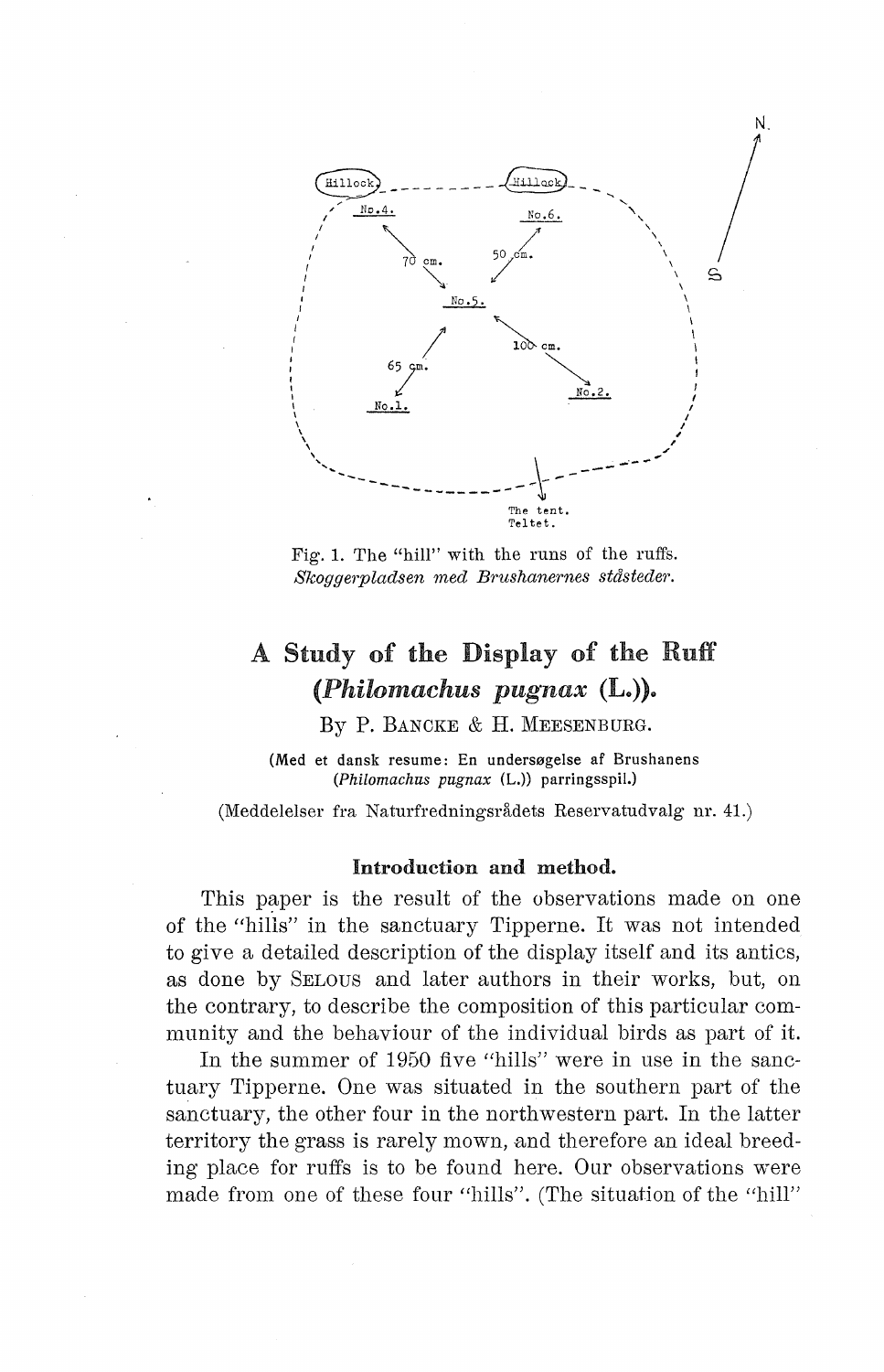is seen on the map drawn by ANDERSEN  $(1948, fig. 1, c.)$ ). This "hill", which has been used since 1947, is an almost circular place with a diameter of 2 metres, overgrown with short, worn grass. The runs of the owners were distributed in this place as shown in fig. 1. The "hill" was situated on a slightly higher level than the surrounding land (about 10 cm).

The tent (fig. 2), from which we made our observations, was built of grey, waterproof paper-bags and had the following di-



Fig. 2. The observation-tent. *Observationsteltet.* 

mensions: length 3 m., height 1 m. (maximum), breadth 0.7 m. It was pitched in such a way that one man could sleep at the back of the tent, while the observer was sitting in front, where the tentwall had a horizontal split of 5 cm level with his eyes. For the observations we used  $10\times50$  field-glasses. In order to make the hirds accustomed to the tent it was errected at some distance from the "hill" a week before and gradually advanced to a distance of 20 m. from the "hill". Neither the ruffs nor any of the other hirds seem at any time to have been disturbed by our presence. The area between the "hill" and the tent was even one of the most used foraging territories, and Common Gulls *(Larus canus)* and Yellow Wagtails *(Motacilla fiava)*  often sat on the tent. We always arrived at the tent between midnight and one o'clock and completed between 23 o'clock and midnight so that the birds did not notice our arrival at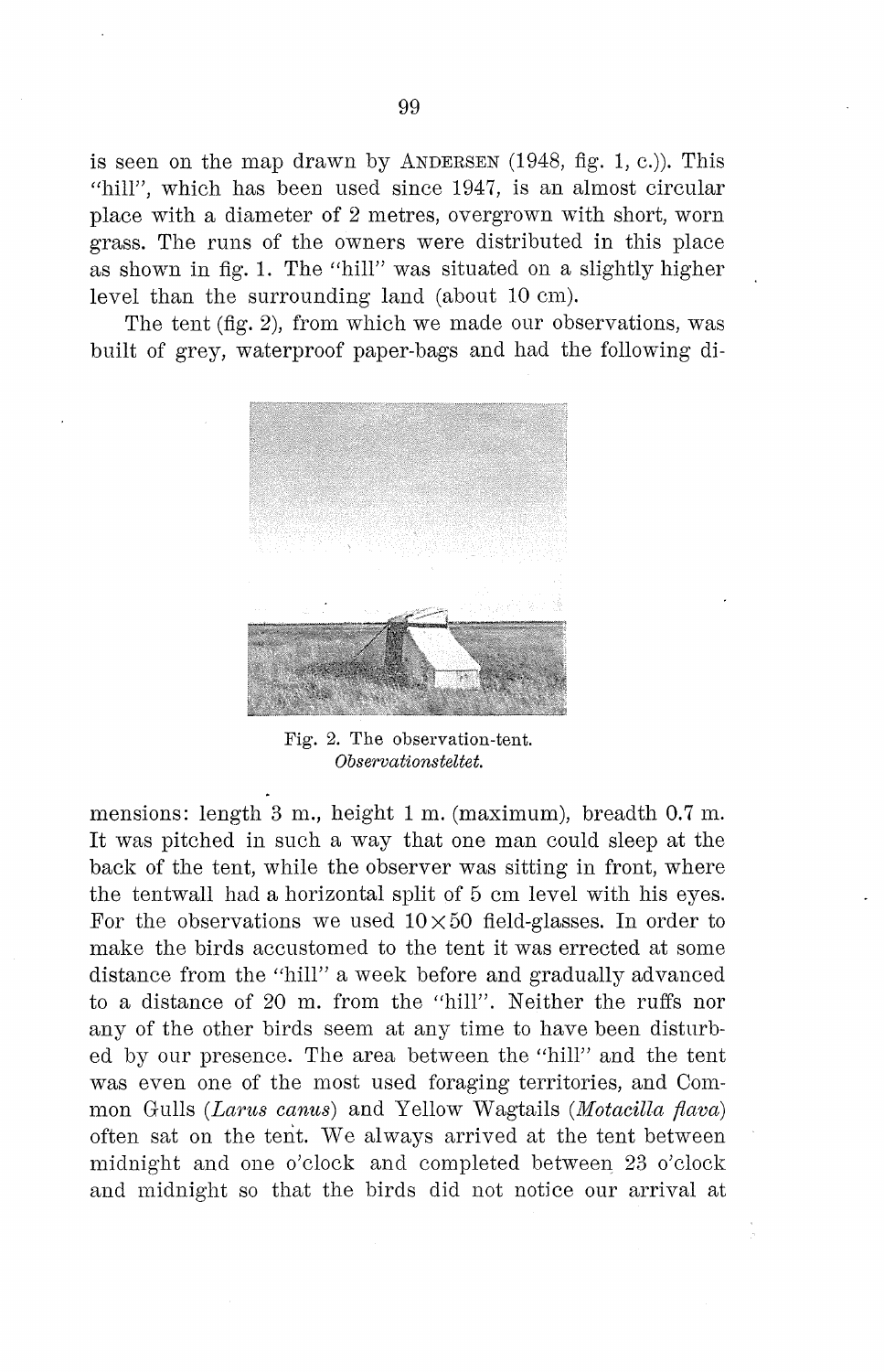## 100

## Table I

cf. text, p. 102. ( $\times$  indicates copulation.  $\times$  angiver parring.)

| Time<br>Kl.                                                                                                                                                                                                                                                                                                                                                                                                                                                                                                                                                                                                                                                                                                                                                                                                                         | Owners<br>1.2.4.5.6 | Whites<br>Guests<br>Hvide.<br>Gæster.                                                                                                                                                                                                              | Pemales<br>Hunner.                                                                                          | Time.<br>ĸı.                                                                                                                                                                                                                                                                                                                                                                                                                                                                                                                 | Owners<br>1.2.4.5.6                                                              | Whites<br>Hvide.                                       | Guests<br>Gæster.                                                                                                                         | Pemales<br>Hunner.                              |
|-------------------------------------------------------------------------------------------------------------------------------------------------------------------------------------------------------------------------------------------------------------------------------------------------------------------------------------------------------------------------------------------------------------------------------------------------------------------------------------------------------------------------------------------------------------------------------------------------------------------------------------------------------------------------------------------------------------------------------------------------------------------------------------------------------------------------------------|---------------------|----------------------------------------------------------------------------------------------------------------------------------------------------------------------------------------------------------------------------------------------------|-------------------------------------------------------------------------------------------------------------|------------------------------------------------------------------------------------------------------------------------------------------------------------------------------------------------------------------------------------------------------------------------------------------------------------------------------------------------------------------------------------------------------------------------------------------------------------------------------------------------------------------------------|----------------------------------------------------------------------------------|--------------------------------------------------------|-------------------------------------------------------------------------------------------------------------------------------------------|-------------------------------------------------|
| $\frac{2}{3} \frac{10}{35}$<br>$\frac{35}{37}$<br>40<br>41<br>46<br>50<br>51<br>55<br>58<br>59<br>59<br>50<br>01<br>02<br>03<br><b>o4</b><br>٥5<br>$^{\circ}$<br>$1\circ$<br>11<br>14<br>$\frac{15}{16}$<br>$18\,$<br>20<br>21<br>24<br>26<br>28<br>30<br>36<br>39<br>$4\,$<br>42<br>43<br>52<br>54<br>55<br>$56$<br>$5 \frac{01}{02}$<br>$03$<br>07<br>оθ<br>$_{\rm lo}$<br>12<br>$\frac{13}{15}$<br>17<br>18<br>$\frac{19}{20}$<br>$25$<br>$26$<br>$27$<br>$\frac{28}{29}$<br>1<br>л<br>303333574443<br>46<br>48<br>49<br>55<br>55<br>59<br>6<br>1<br>οZ<br>11<br>03<br>ł<br>$05$<br>$06$<br>$11$<br>ł<br>J,<br>ı<br>$\bf{17}$<br>1<br>2 <sub>o</sub><br>$\pmb{\cdot}$<br>$\begin{array}{c} 21 \\ 22 \\ 23 \\ 24 \\ 24 \\ 25 \\ 27 \end{array}$<br>ı<br>٦<br>$\pmb{\cdot}$<br>$\pmb{\mathfrak{t}}$<br>y)<br>¥<br>$\sum_{i=1}^{n}$ | $\bar{\theta}$      | 1<br>$\pmb{\mathsf{I}}$<br>$\mathbf{I}$<br>$\vert \vert$<br>Ħ<br>ł<br>$\mathbf{1}$<br>I<br>$\mathbf{I}$<br>$\lceil$<br>$\mathbf{I}$<br>I<br>1<br>1<br>$\vert \vert$<br>$\vert \vert$<br>$\mathsf{I}$<br>$\overline{\phantom{a}}$<br>   <br>$\perp$ | t<br>ı<br>1<br>l I<br>11<br>I<br>İ<br>Н<br>$1 - 1 - 1$<br>J<br>ł<br>$\mathbf{I}$<br>$\vert \vert$<br>J<br>Ħ | $rac{27}{28}$<br>$rac{37}{28}$<br>$rac{33}{24}$<br>$\begin{array}{c} 1\, \text{o} \\ 1\, \text{l} \end{array}$<br>12<br>25<br>29<br>35<br>38<br>44<br>47<br>8<br>10<br>$\frac{12}{20}$<br>2245611354444446675483147<br>$_{\tt lo}$<br>$\begin{array}{c} 15 \\ 16 \\ 22 \\ 23 \\ 26 \end{array}$<br>30 <sub>o</sub><br>31<br>37<br>38<br>41<br>43<br>44<br>49<br>52<br>54<br>$\frac{55}{20}$<br>$\frac{03}{20}$<br>$\frac{05}{20}$<br>$\frac{1}{20}$<br>15<br>$16\,$<br>$18\,$<br>24<br>31<br>34<br>35<br>44<br>45<br>46<br>J | ī<br>$\mathbf{I}$<br>I<br>ł<br>I<br>ł<br>$\pmb{\mathsf{i}}$<br>1<br>$\mathbf{I}$ | $\vert \vert$<br>÷<br>f<br>ı<br>ı<br>$\mathbf{I}$<br>I | $\vert \vert$<br>ł<br>$  _1$<br>ł<br>$1 + 1$<br>t<br>$\mathbf{I}$<br>ı<br>I<br>$1 - 1$<br>$\overline{11}$<br>$\mathsf{l}$<br>$\mathbf{I}$ | $\vert \vert$<br>ı<br>ı<br>$\vert$ $\vert$<br>ł |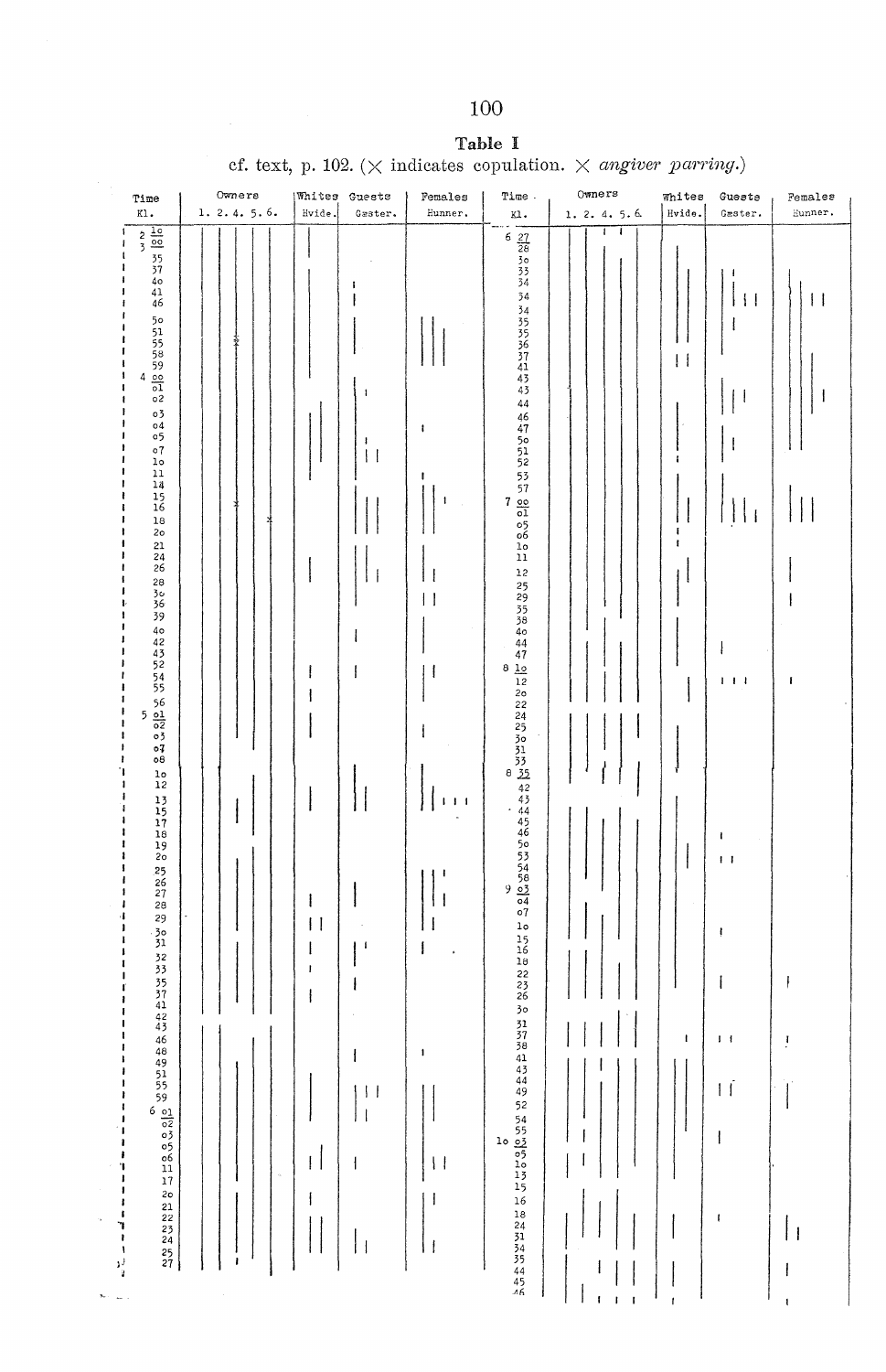| Time                                                                                                                                                                                                                                                                                                                                                                                                                                                                                                                                                                                                                                                  | Owners     | Whites | Guests                                                                                                                                    | Females                                                                  | Time                                                                                                                                                                                                                                                                                                                                                                                                                                                                                                                                                                                                                                                                                                | Owners                                                                                                                                                                                                                                                                                                                                                                                                                      | Whites, | Guests                                                     | Females |  |
|-------------------------------------------------------------------------------------------------------------------------------------------------------------------------------------------------------------------------------------------------------------------------------------------------------------------------------------------------------------------------------------------------------------------------------------------------------------------------------------------------------------------------------------------------------------------------------------------------------------------------------------------------------|------------|--------|-------------------------------------------------------------------------------------------------------------------------------------------|--------------------------------------------------------------------------|-----------------------------------------------------------------------------------------------------------------------------------------------------------------------------------------------------------------------------------------------------------------------------------------------------------------------------------------------------------------------------------------------------------------------------------------------------------------------------------------------------------------------------------------------------------------------------------------------------------------------------------------------------------------------------------------------------|-----------------------------------------------------------------------------------------------------------------------------------------------------------------------------------------------------------------------------------------------------------------------------------------------------------------------------------------------------------------------------------------------------------------------------|---------|------------------------------------------------------------|---------|--|
| $\mathtt{K1}$ .                                                                                                                                                                                                                                                                                                                                                                                                                                                                                                                                                                                                                                       | 1.2.4.5.6. | Hvide  | Gæster.                                                                                                                                   | Hunner.                                                                  | Kl.                                                                                                                                                                                                                                                                                                                                                                                                                                                                                                                                                                                                                                                                                                 | 1.2.4.5.6.                                                                                                                                                                                                                                                                                                                                                                                                                  | Hvide.  | Gæster.                                                    | Hunner. |  |
| $\frac{52}{53}$<br>55<br>57<br>1 <sub>o</sub><br>$rac{11}{0} \frac{00}{0}$<br>о6<br>$\mathbf{0} \, \mathbf{S}$<br>$11\,$<br>12<br>$18\,$<br>19<br>21<br>28332537<br>38<br>39<br>40<br>41<br>47<br>48<br>$\frac{51}{53}$<br>$\frac{56}{20}$<br>12 $\frac{01}{05}$<br>05<br>$08$<br>$12$<br>$\frac{14}{15}$<br>$17\,$<br>$18\,$<br>19<br>$\frac{20}{23}$<br>25<br>29<br>30<br>32<br>35<br>12 $\frac{45}{49}$<br>56 58<br>58 13 $\frac{11}{25}$<br>33<br>47<br>485<br>22<br>33<br>44<br>44<br>495<br>53<br>57<br>58<br>57<br>58<br>$\frac{15}{\frac{00}{10}} \frac{1}{10}$<br>11<br>14<br>15<br>16<br>17<br>16<br>15<br>16<br>22<br>25<br>27<br>30<br>35 | ł          | ł<br>ı | $\hat{\mathbf{v}}$<br>$\vert \vert$<br>ł<br>$\blacksquare$<br>$\vert \vert$<br>I<br>$\vert \vert$<br>ŧ<br>$\vert \ \vert$<br>$\mathbf{1}$ | $\mathbf{I}$<br>$\vert \ \vert$<br>I<br>ı<br>$\mathsf{H}$<br>ï<br>ł<br>I | $\begin{array}{r}\n 16 \ \frac{40}{52} \\  \hline\n 54 \\  54 \\  58 \\  59 \\  \hline\n 10\n \end{array}$<br>$\frac{17}{03}$<br>$08$<br>$12$<br>13<br>14<br>$16\,$<br>25<br>30<br>$333$<br>$33$<br>$\frac{38}{43}$<br>44<br>47<br>$^{48}_{54}$<br>$18 \frac{03}{05}$<br>$06$<br>$1\,\mathrm{o}$<br>15<br>16<br>17<br>18<br>25<br>26<br>28<br>30<br>33<br>36<br>37<br>38<br>45<br>50<br>1900<br>05<br>09<br>$\begin{array}{r} 19 \ \frac{10}{11} \\ 15 \\ 17 \\ 17 \\ 21 \end{array}$<br>21<br>235536<br>40<br>43<br>44<br>45<br>556759<br>2000<br>03<br>о6<br>$^{\circ}$<br>$\circ$ 9<br>12<br>$\frac{23}{33}$<br>$\frac{33}{40}$<br>47<br>5 <sup>°</sup><br>$rac{21}{15}$<br>21<br>25<br>45<br>51 | $\mathbf{I}$<br>л<br>ł,<br>$\mathbf{I}$<br>$\begin{array}{c} \rule{0pt}{2.5ex} \rule{0pt}{2.5ex} \rule{0pt}{2.5ex} \rule{0pt}{2.5ex} \rule{0pt}{2.5ex} \rule{0pt}{2.5ex} \rule{0pt}{2.5ex} \rule{0pt}{2.5ex} \rule{0pt}{2.5ex} \rule{0pt}{2.5ex} \rule{0pt}{2.5ex} \rule{0pt}{2.5ex} \rule{0pt}{2.5ex} \rule{0pt}{2.5ex} \rule{0pt}{2.5ex} \rule{0pt}{2.5ex} \rule{0pt}{2.5ex} \rule{0pt}{2.5ex} \rule{0pt}{2.5ex} \rule{0$ | 1<br>I  | $\mathbf{I}$<br>44<br>$\vert \vert$<br>$\bar{\phantom{a}}$ | I<br>J  |  |

 $\sim$ 

 $\bar{t}$ 

 $\sim$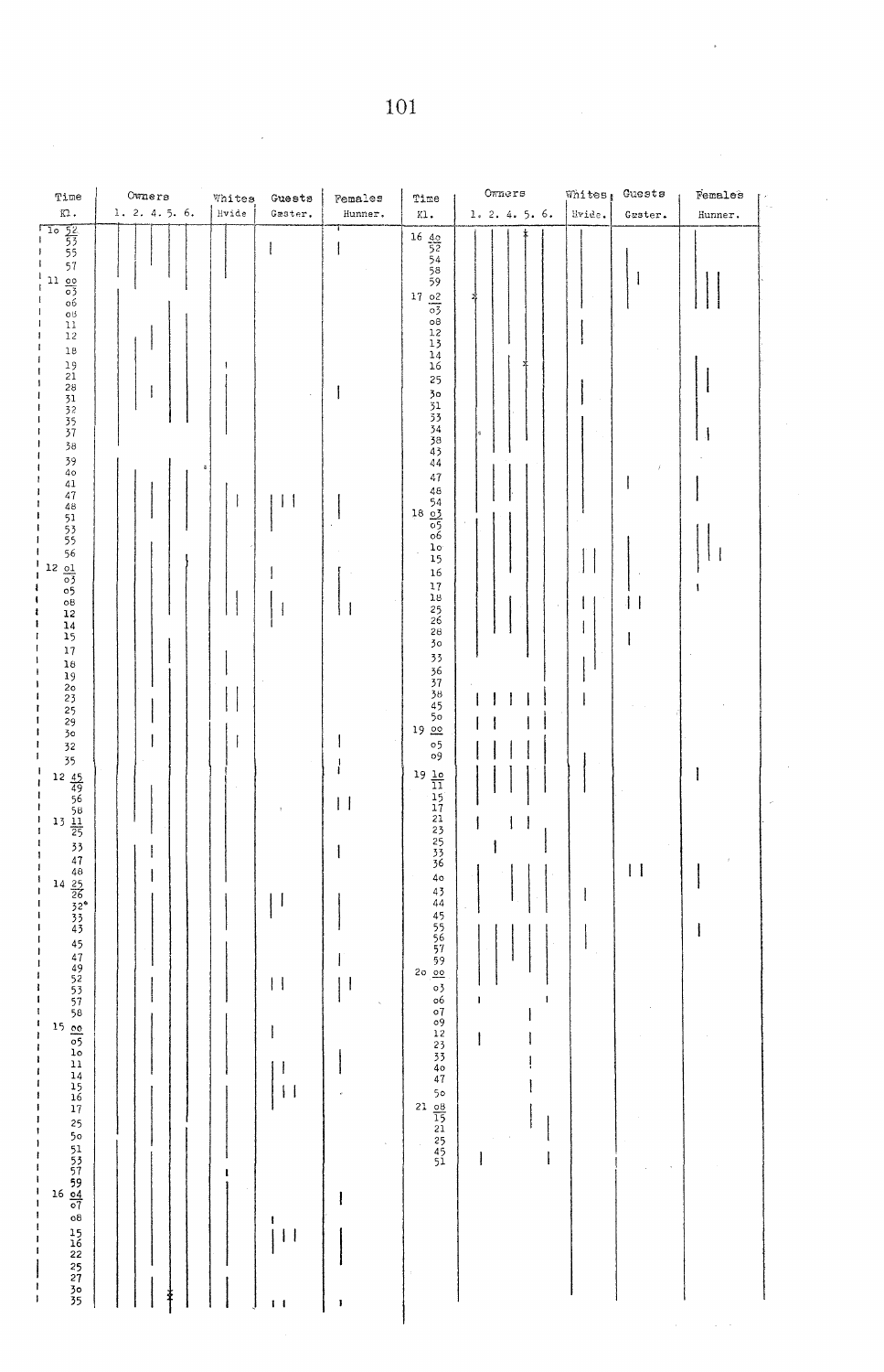and departure from the tent. Primarily we made precise notes of the hirds' arrival at and departure from the "hill", but in .addition we noted the behaviour of the ruffs in detail.

#### Material.

In order to facilitate the understanding of the following it is necessary briefly to explain our classification of the males on or in connection to the "hill".

By *owners* we mean the males that have a decided run on the "hill".

By *whites* we mean the males with white ruffs.

By *guests* we mean the males which are not allowed to enter the "hill".

As mentioned above we recorded the presence and behaviour of the ruffs on the "hill". This was done throughout the period of the observation, but we give only the notes for 24 hours, *viz.* 26. V. (table I). The other observations were made on 3. VI. and 9. VI.

On the 26. V. '50 the weather was cold  $(10-13^{\circ} \text{ C})$  with a light wind, with a half to quite cloudy sky and no rain.

We arrived at the tent at 1 o'clock, and at that hour no ruffs were present on the "hill". The observations were, however, impeded by haze and darkness till 2,30. At 2,10, however, we observed 5 flying ruffs at the "hill", but not until 2,30 could it be stated that the 5 owners were present on the "hill".

The time was Central European Time, which is 27 minutes ahead of local time (long.  $8^{\circ}$  13' E.).

Each vertical line in table I indicates the presence of one ruff or reeve on or at the border of the "hill". If a ruler is laid across the table, it shows the situation on the "hill" at any moment. For instance at 4,15 the following birds were present on the "hill": All the owners (no. 1, 2, 4, 5 and 6), no whites, 1 guest and 2 females. Within the same minute 2 guests and 1 female arrived.

Table I shows that the owners faithfully stayed on the "hill" from somewhat before daybreak until about 8 o'clock; between 8 and 12 they foraged. According to onr observations this happens very near the "hill" so that the owners assemble on it on the slightest provocation. As is evident from the table,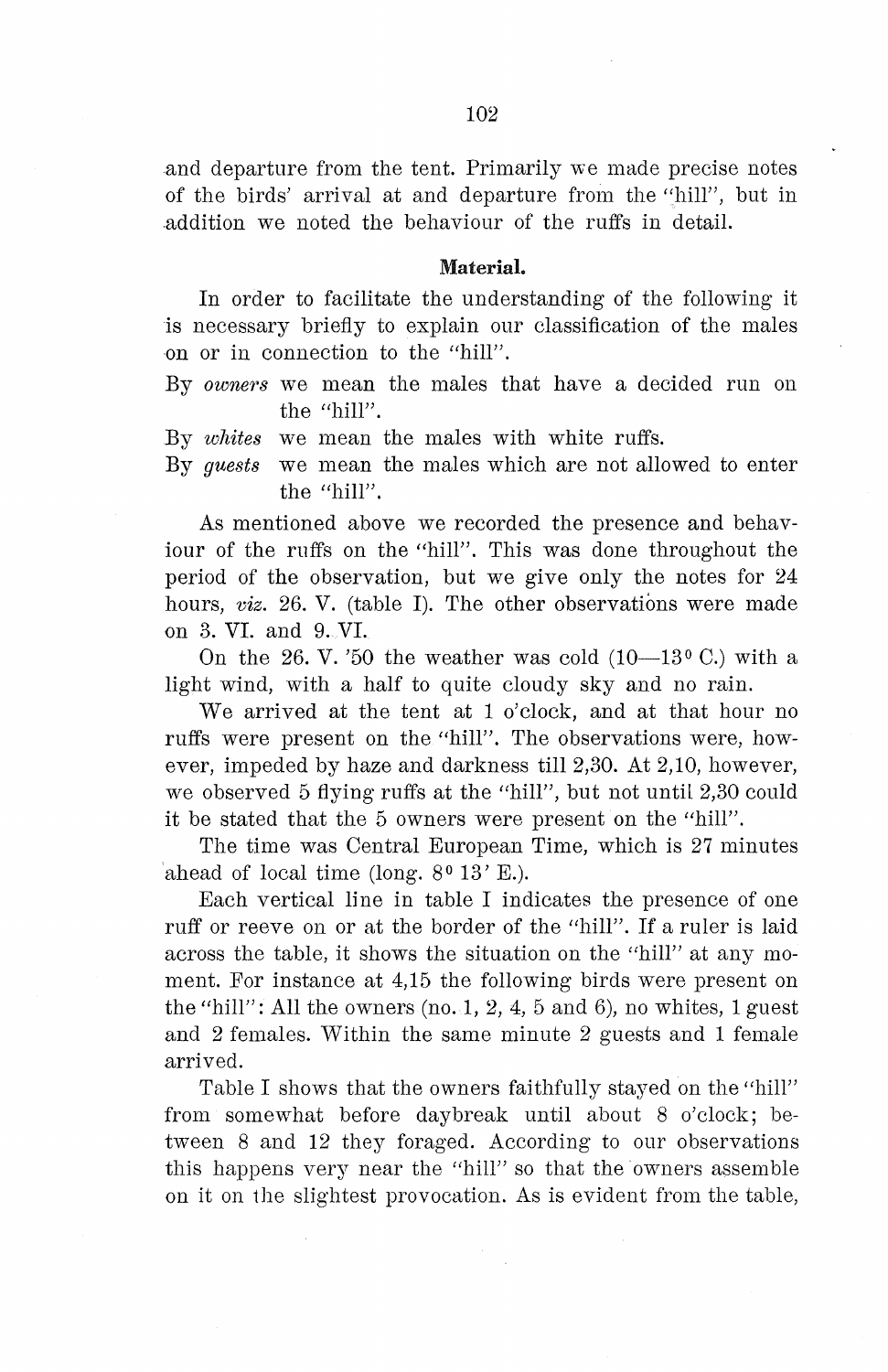there is no absolutely inactive period in the forenoon, although the activity has been very much reduced, at any rate for a few hours. Towards 12 o'clock the foraging period ends, and the owners will stay on the "hill" almost without intermission until 18,30. After 18,30 the owners will appear only sporadically on the "hill", and  $21.51$  the owners - no. 1. and no.  $6.$  - end their last visits to the "hill". Notice no. 5.'s frequent visits to the "hill" within the last period. The behaviour of the owners on the "hill" may be divided into two periods of activity, interrupted by a period of foraging. Our examinations of the diurnal variation of the activity exactly agree with those of ANDERSEN (1948, p. 142, table 10 and 1951, sect. 3.) which are based on the number of captures by snares of ruffs on the "hill".

#### The owners.

In the previous literature on ruffs, SELOUS, MELLQUIST and others, it is often mentioned that some particular ones have their own places, a small run in the greensward, on the "hill". But in all statements the owners of such runs are identified by their plumage. Certainly it is very seldom to see two males with a completely uniform plumage, but in order to be quite sure that it was really the same males observed on the run every time, we marked them by colouring a small part of the left leg after having caught all of them by means of snares on the "hill". The marks on the legs were easily seen, and our observations showed that the owners have their decided runs to stand in every day. There were five owners on the observed "hill", which is very different from the "hills" observed by MELLQUIST (1943, p. 63), where at most two males with decided runs were seen on the "hill". Each of the owners were, as mentioned above, connected to their particular runs and defended it against penetrating guests, but in addition the whole "hill" was regarded as a common territory, to the effect that a guest entering the "hill" was displaced by the nearest standing owners jointly. Thus all the owners were equally anxious to defend the territory. Evidently the owners form a community, and we found it highly probable that a hierarchy existed here. Our observations, however, did not confirm this supposition. The individual owners behave highly different, which may be explained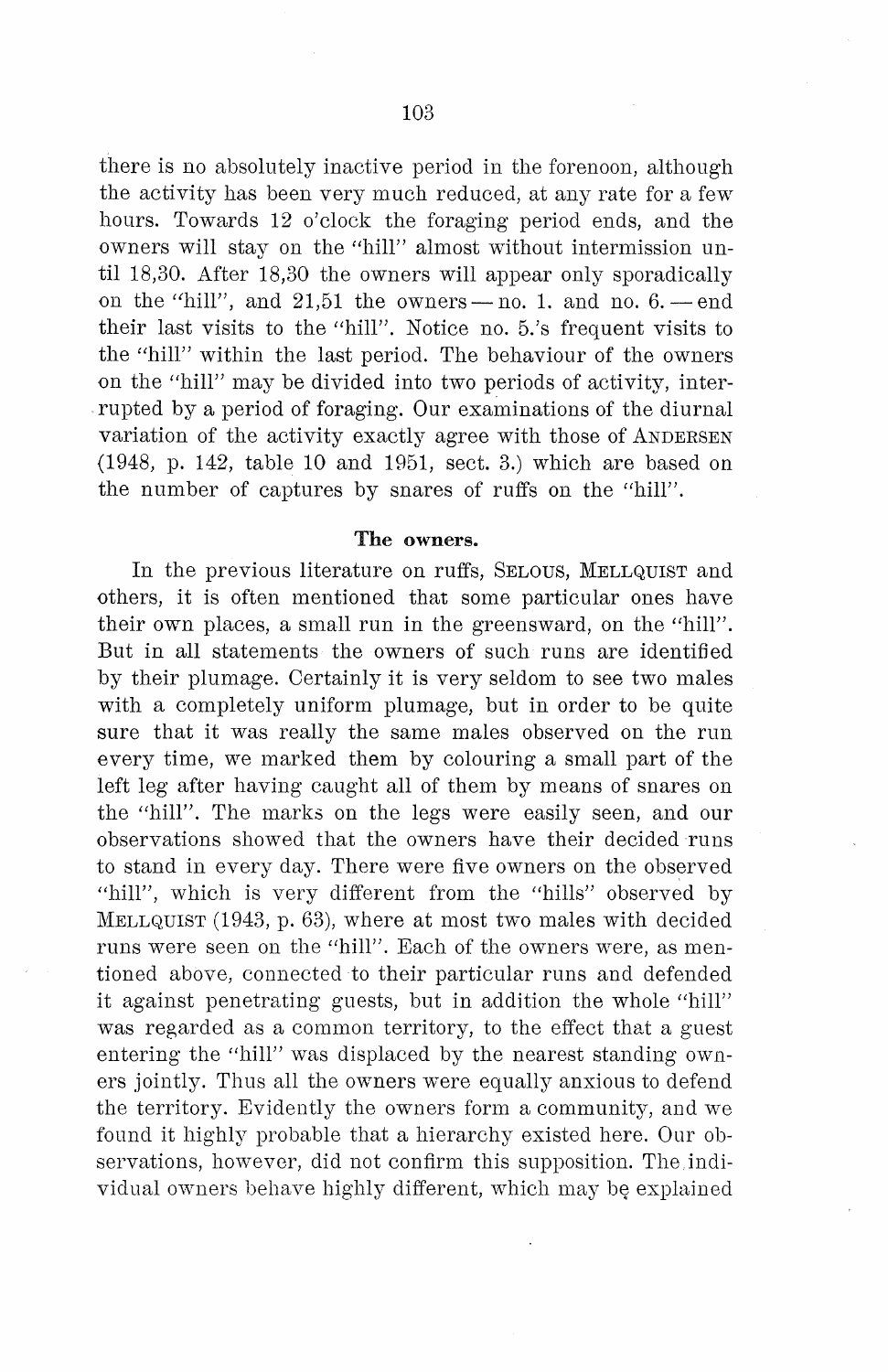by individual differences or hormonal variations, but it may also be due to the traditions connected to the particular runs.

In the following description the owners will be mentioned as no. 1, 2, 4, 5 and 6.

| Owner no. | ring no. | year of<br>ringing | year of recapture   |
|-----------|----------|--------------------|---------------------|
| 1.        | 633610   | 1947               | 1948, 1949 and 1950 |
| 2.        | 633964   | 1948               | 1949 and 1950       |
| 4.        | 634001   | 1948               | 1950                |
| 5.        | 634491   | 1950               |                     |
| 6.        | 634489   | 1950               |                     |

All the ringing was done on the same "hill" (ANDERSEN 1948, fig. 1, c.). ANDERSEN (1951, sect. 5) gives a description of no. 1. (633610), no. 2. (633964) and no. 4. (634001).

#### Description of the individual owners.

*No. 1.* was an old acquaintance. It was caught on the "hill" four times in 1947, six times in 1948, once in 1949 and once in 1950. The question whether no. 1. had been an owner on the "hill" in the previous years, cannot be definitely answered, but the great nurnber of recaptures tends to show that this was the case. In its behaviour it may be characterized as being rather inactive. Only once was it seen in copulation on the "hill". The reeves were not interested in it. Thus we did not a single time observe that a reeve placed itself at its run. Most frequently no. 1. took part in the dances, but once we saw that it was standing uninterestedly on its run arranging its feathers while the other owners were sexually exited on account of the visiting reeves. No. 1. was eagerly displacing the guests from the "hill".

*No. 5.* was acting as an owner only on 26. V. Its run was in the centre of the "hill", and it was the largest and deepest of it. On the whole, it seemed to take up an important place of the community. Thus no. 5, was preferred by the reeves, and copulated four times during the first 24 hours, which makes half of all the copulations this day. During the time between 26. V. and 3. VI. we were catching ruffs by snares on the "hill". No. 5. was caught, and probably it had been hurt, as we did not see it fly afterwards. On 3. VI. at 11,57 it was walking towards the "hill" and acted as a guest. No. 2. had entered upon its run. No. 5. did not try to enter the "hill", but stayed at the border of it. It tried to allure reeves from the "hill" out to it, and it was successful in two cases, whereupon it disappeared with the reeve. No. 5. was last seen at 17,38 at which time it disappeared with a reeve. On 9. VL no. 5. did not appear.

*No.* 2. was caught by snares, 8 times in 1948 and recaptured once in 1949 and once in 1950.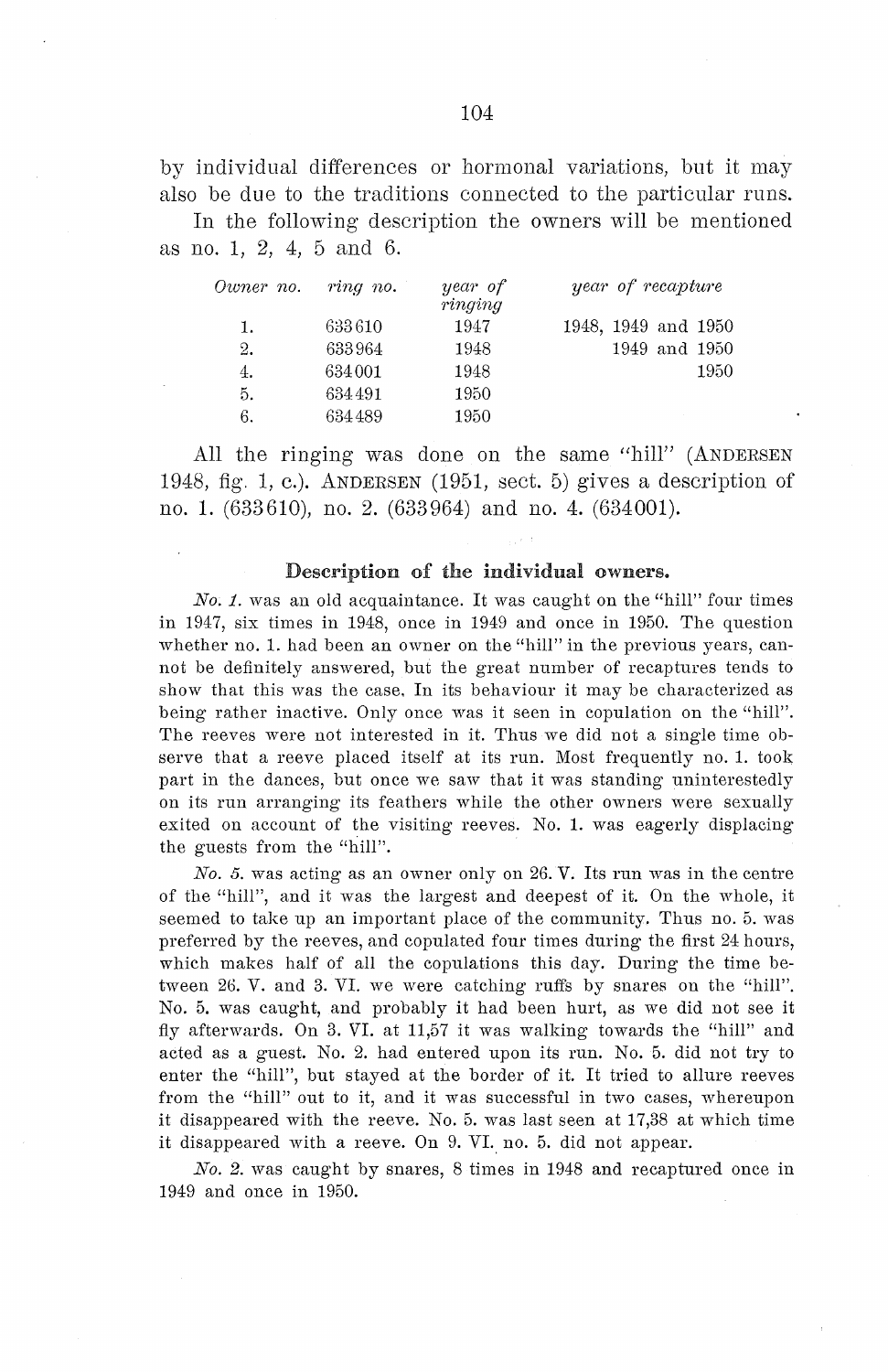Its run was not so well defined as those of the other owners, as it had no depression. The grass, however, was worn in spots on the run. Very seldom did it stay on its run for a long time, but foraged on the "hill" and in the neighbourhood of it. If visitors happened *to* enter the "hill", it would run or fly back at once and danced just as eagerly as the others. No. 2. displaced guests from the "hill", but apparently was more interested in foraging. This was a characteristic feature in the behaviour of no. 2. during the 26. V. On 3. VI. its behaviour was quite changed. This alteration was possibly correlated with the faet that it had entered upon the run of no. 5., which was the largest and deepest run of the "hill". Now no. 2. was by far not so eager to forage and was the owner that most seldom left the "hill". The reeves had become interested in no. 2. They often settled near its run, and two copulations were observed. (It did not copulate on 26. V.). That especially no. 2. entered upon the run of no. 5. may be due to the faet that no. 2. was the owner which was most loosely connected to its run, - as mentioned above it was not so well defined and without any depression, and no. 2. would often leave it in order to forage. What further seems to emphasize the insignificance of the run is the fact that the run was not taken possession of by others, when no. 2. had left it.

*No. 4. and 6.* were almost like each other in their behaviour, their runs were situated in the outskirts of the "hill" (fig. 1), the depressions were almost equally large, and behind each of them there was a little hillock,  $10-15$  cm. high. We often saw no. 4. and  $6.$  - especially no.  $6.$ flapping up upon the hillock, from which they were attentively looking about. Suddenly they would lift their wings up to a vertical position so that their bright undersides became visible. This seemed to be the signal to the other owners, since shortly afterwards all the owners were flapping their wings together with contingently present whites. On such occasions flying ruffs were to be found without fail in the neighbourhood. No. 4. and no. 6. evidently had the special job to call the attention of the ruffs passing by the "hill''. On the first day no. 4. differed from the other owners, when - like the white - it flew after the leaving reeves and returned shortly after, often together with a reeve (table 1). On 3. VI. it was just as stationary as the other ovvners. Apart from no. 5. the 26. V. and no. 2. the 3. VI. no. 4. and no. 6. were preferred by the reeves, each of them having undertaken  $\frac{1}{8}$  of all copulations observed on the "hill".

*No. 8.* Another ruff deserves a special mention (in our diaries mentioned as no. 8.). No. 8. was seen on the "hill" only the 3. VI. It was standing at the run of no.  $2$ . - the previous run of no. 5. In its behaviour it differed somewhat from the owners. It did not appear on the "hill" until 5,19, and apart from the afternoon it appeared only now and then on the "hill". Apparently, it was uninterested in what happened on the "hill". Thus it might leave the "hill", even when reeves were present, and sometimes it went preening while the other ruffs were sexually exited.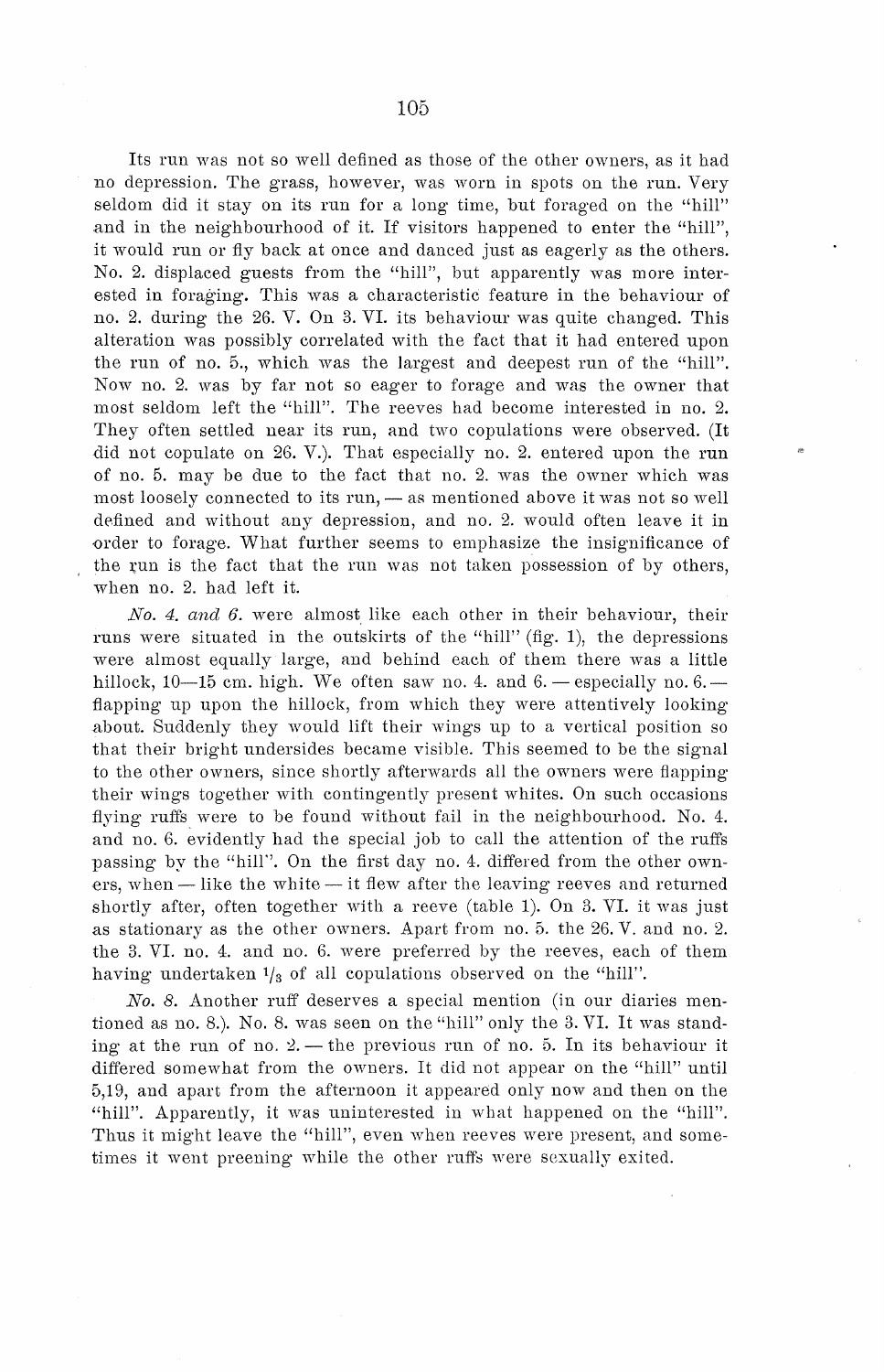#### The guests.

It is evident from our observations that the "hill" belonged to the owners. They did not tolerate that the other ruffs, the guests that visited the "hill" during the day, entered into their common territory, the "hill". They were displaced at once and were only allowed to stay outside the downtrodden territory.

In this connection it should be mentioned that the guests very seldom tried to enter the "hill", but always placed themselves outside it on the arrival and remained staying at the border of the "hill". On 26. V. at 16,35 a guest placed itself on the run of no. 5. This is the only observation of a guest having placed itself on a run of an owner. This guest was immediately turned away.

#### The whites.

Three ruffs (in our diaries they are mentioned as no. 3. 7. and 9., but in the article they are mentioned jointly) differed from the others. They were all characterized by a white ruff, fair ear-tufts and on the whole light feathers. These ruffs were allowed to enter the "hill". They differed from the owners by not being bound to a decided run on the "hill" - thus there were no depressions—and on the whole by sticking to the "hill". They would often arrive together with reeves and guests and fly after reeves that left the "hill", or they would arrive at the "hill" now and then, but if nothing was happening, they soon left again. They did not seem to regard the "hill" as their own territory, since they did not take part in the attacks of the owners against offensive guests, but as distinct from the guests they had free access to the "hill" and seemed even to be regarded as very welcome by the owners. Therefore, this group assumed a very interesting position in the community. The faet that no males with white ruffs were to be seen among the guests, tends to show that this group holds a particular position. In this connection it would be important to have observations from other "hills" of the sanctuary in order to find out, for instance by ringing, whether the same males with white ruffs take up a similar special position on the other "hills".

One of the white  $-$  no. 3.  $-$  deserves special mention, since on 26. V. it reminded somewhat of the owners by its frequent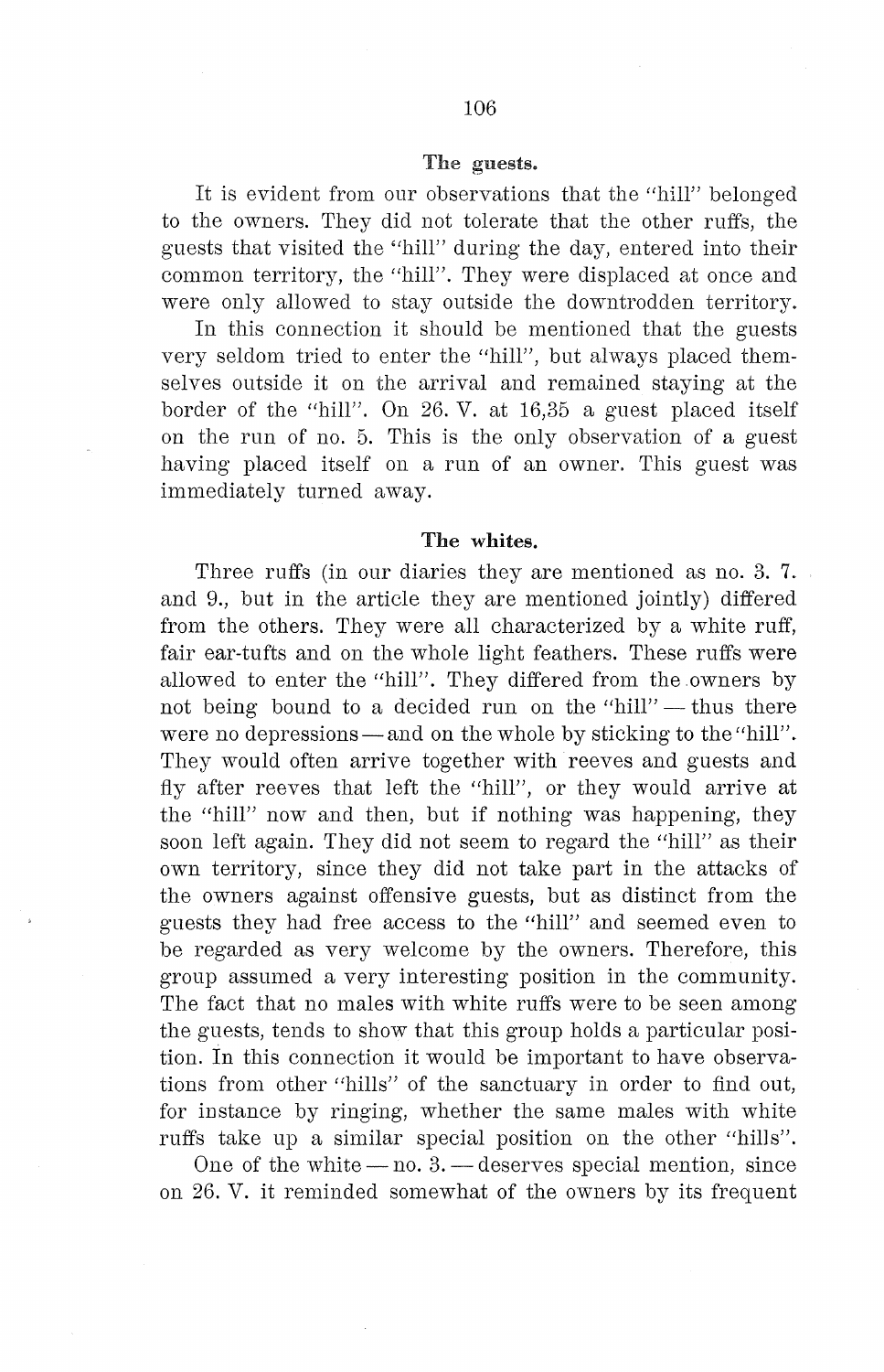appearance on the "hill". Even during periods when no reeves were on the place, no.  $3. -$  as distinct from the other whites $$ stayed on the "hill" together with the owners. Most frequently it placed itself between no. 1. and no. 4., but had no particular limited run and did not partake in turning away the guests from the territory. The latter features of its behaviour make it remind of the other white. On 3. VI. and 9. VI. no. 3. did not differ from the other white.

#### The reeves.

Our observations of the behaviour of the reeves do not differ from those made by E. SELOUS. When reeves arrive at the "hill"  $-$  in periods of activity often several reeves at a time, in the forenoon and towards evening only singly  $-$  they placethemselves on the very "hill". On arrival they are often accompanied by whites and guests, but this is not the rule. The courtship of the reeve towards an owner was as follows: It would approach the owner it had chosen for copulation, placed itself at its run or down in the depression taking up the attitude for copulation, whereupon copulation took place. Still it would often happen that the ruff did not respond to the appeal of the reeve, but stayed in its spasmodic attitude. We cannot, however, give any final concept of the course of the "display", since this differed very much from time to time. On some occasions the reeves do not seem to be interested in the ruffs at all, thus they might leave the "hill" without having approached the run of an owner. At other times the reeves would begin to court the ruffs immediately on the arrival, whereupon several copulations might take place. Thus the copulations observed would take place on the very "hill"  $-$  most frequently on the runs — which is not in agreement with  $MELLQUIST's$  observations, as the copulations observed by him very seldom took place on the "hill", but at some distance from it (MELL-QUIST, 1943, p. 58).

E. SELOUS has observed attempts at copulation both between two ruffs and between two reeves. Also MELLQUIST has seen copulation between two ruffs (1943, p. 48). According to our observations this does not seem to happen very often, since· we have only one such observation. Our journal of 9. VI.: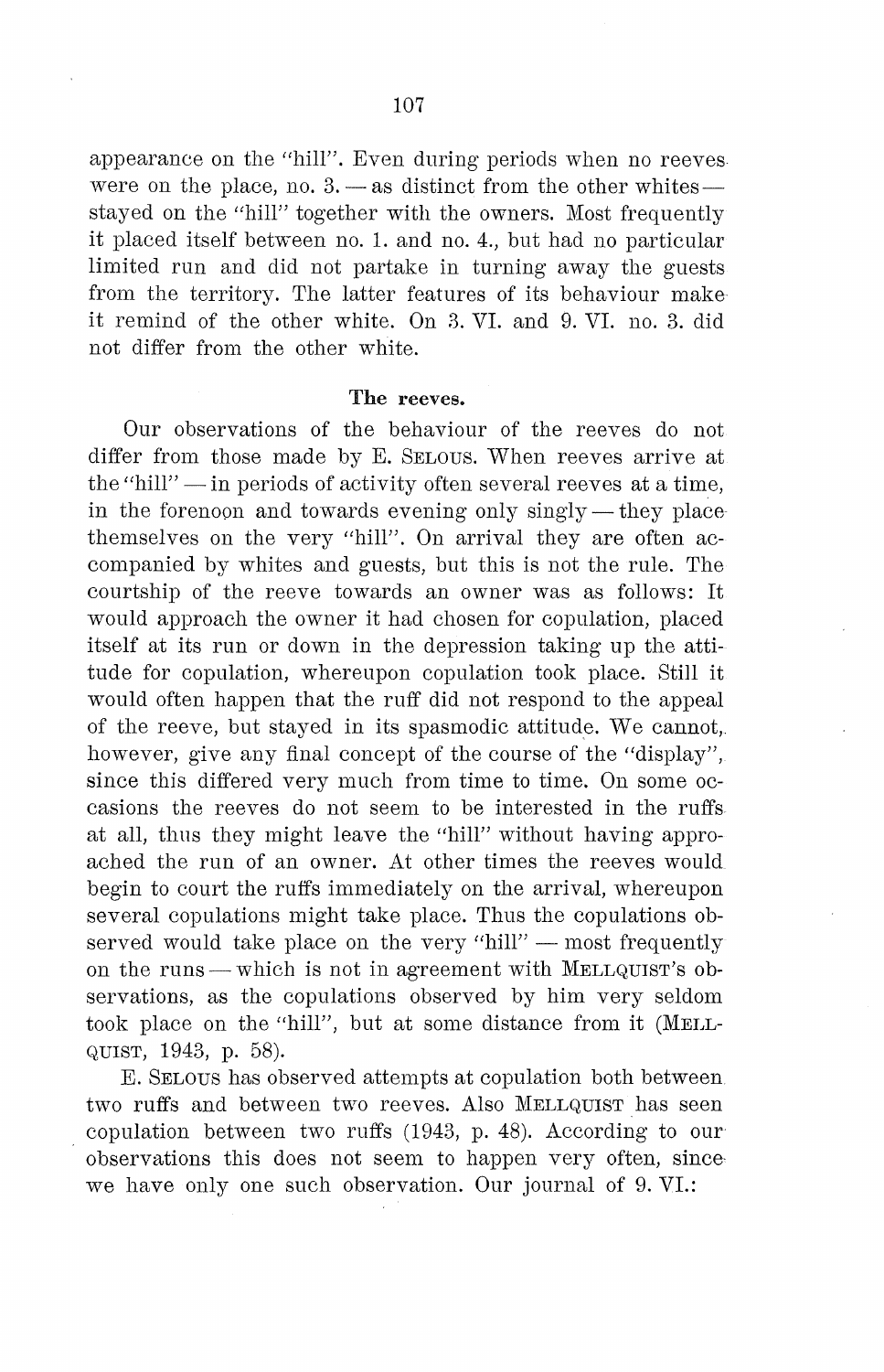7,35: On the "hill" are present: All the owners on their runs (no. 1., 2., 4. and 6.), 1 white (no. 3.), 3 guests (at the border of the "hill") and 4 reeves.

The reeves gather round no. 6. The white tries to copulate with no. 1. A reeve tries to copulate with another reeve.

- 7,40: No. 6. copulates with a reeve.
- 7,41: A guest and a reeve leave the "hill" in order to forage. A reeve tries to copulate with another reeve.

#### Acknowledgments.

We wish to thank dr. phil. SØGAARD ANDERSEN for his untiring interest in our work. This paper is especially due to his inspiration, and he has given us much help and valuable advice.

Further we thank professor, dr. phil. R. SPARCK and dr. phil. Å. VEDEL TÅNING, because they made it possible for us to undertake these examinations, and for the interest they have shown in our work.

Finally we thank Mrs. E. MEESENBURG for translating the MS, and Mrs. VoLSØE for her correction *of* it.

#### DANSK RESUME

### En undersøgelse af Brushanens ( *Philomachus pugnax* (L.)) parringsspil.

Denne artikel bygger på tre døgns kontinuerlige iagttagelser af en af reservatet Tippernes skoggerpladser i sommeren 1950 ( d. 26. 5., 3. 6. og d. 9. 6.). Observationerne blev foretaget fra et telt (fig. 2), der var anbragt 20 meter fra skoggerpladsen (fig. 1). Nærmere oplysninger om reservatet Tippernes skoggerpladser findes hos ANDERSEN (1948, pp. 126-32). Den af os iagttagne skoggerplads er identisk med "c", fig. 1 i samme afhandling.

Der blev for hvert døgn ført bog over Brushønsenes ankomst til og afgang fra skoggerpladsen samt over de enkelte Brushøns' opførsel.

Brushanerne inddeles i tre grupper:

Ved *ejerne* forstår vi de brushaner, der har et bestemt ståsted på skoggerpladsen.

Ved de hvide forstår vi de hvidkravede Brushaner.

Ved *gæsterne* forstaar vi de Brushaner, som ikke har adgang til skoggerpladsen.

Dagbogsoptegnelserne for det første døgn, d. 26. 5., er opført i skemaet tavle I, de lodrette linier i de forskellige kolonner angiver tilstedeværelse på skoggerpladsen — for gæsternes vedkommende i kanten af denne — og hver af linierne angiver et individ. Man kan således ved at lægge en linial tværs over skemaet aflæse situationen på skoggerpladsen til forskellige tidspunkter (f. eks. kl. 4,15: tilstede på pladsen er alle ejere (nr. 1, 2, 4, 5 og· 6), ingen hvide, een gæst og to hunner. Inden for samme minut ankom to gæster og een hun). Et "x" på en linie angiver stedfunden parring.